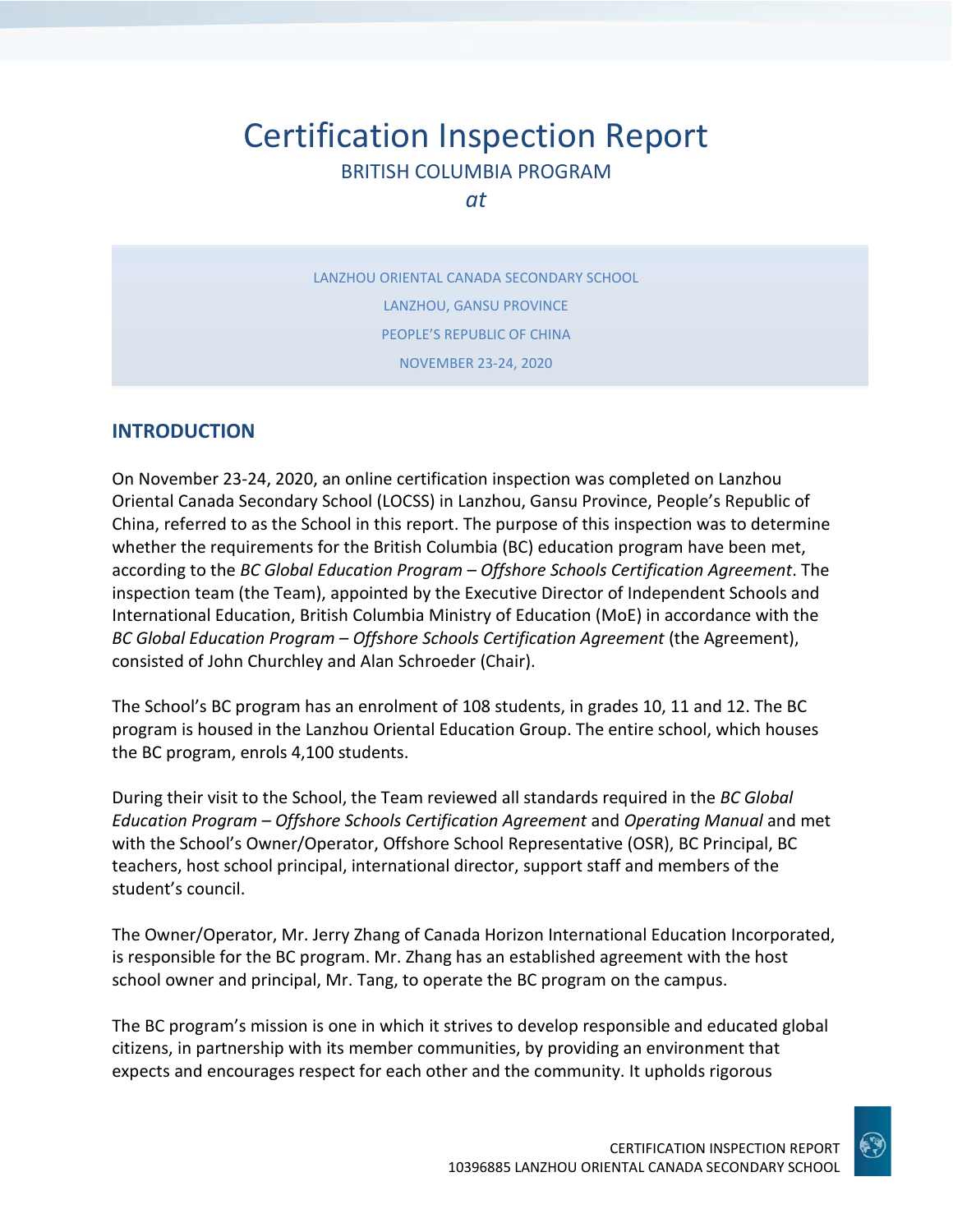academic standards through a variety of learning strategies provided by its faculty and staff. It strives to have all of its students acquire the skills, the knowledge and the work ethic utilizing the core competencies so that they can become contributing members of an evolving society.

The Team would like to thank Lanzhou Oriental Canada Secondary School for its hospitality, cooperation and preparedness for the inspection visit.

| report.                 |                      |                    | The School has satisfactorily addressed requirements contained in the previous inspection |
|-------------------------|----------------------|--------------------|-------------------------------------------------------------------------------------------|
| $\boxtimes$ Requirement | $\Box$ Requirement   | $\Box$ Requirement | $\Box$ Not                                                                                |
| Met                     | <b>Partially Met</b> | Not Met            | Applicable                                                                                |

Comment:

The School had one requirement from the previous inspection, as follows:

The School is required to offer an Applied Design, Skills, and Technologies course each school year in order to provide students with choice as per Graduation Program Order 4 (6).

For the 2020/21 school year, the School is offering the Graphic Production 11 course, which satisfies the Applied Design, Skills and Technologies course requirement.

### **BUSINESS PLAN 1.0**

process.

| The Owner/Operator has submitted a business plan to the BC Ministry of Education,<br>confirming the sustainability of the program.                                                                                                                                                                                                                                                                                                                                                    |                                                                   |                                                                                                                                                                                         |  |
|---------------------------------------------------------------------------------------------------------------------------------------------------------------------------------------------------------------------------------------------------------------------------------------------------------------------------------------------------------------------------------------------------------------------------------------------------------------------------------------|-------------------------------------------------------------------|-----------------------------------------------------------------------------------------------------------------------------------------------------------------------------------------|--|
| $\boxtimes$ Requirement                                                                                                                                                                                                                                                                                                                                                                                                                                                               | Requirement                                                       | Requirement                                                                                                                                                                             |  |
| Met                                                                                                                                                                                                                                                                                                                                                                                                                                                                                   | <b>Partially Met</b>                                              | Not Met                                                                                                                                                                                 |  |
| Comment:                                                                                                                                                                                                                                                                                                                                                                                                                                                                              | healthy and safe staff and students, and student graduation rate. | The School has submitted a comprehensive growth plan that incorporates six school goals<br>and measures in the areas of student learning, baseline assessment, ESL teaching strategies, |  |
| It has a marketing plan that includes visits to its local feeder schools, of which there are ten,<br>social media and print, radio and television advertising. BC teachers participate in the<br>School's promotions. The School focuses on developing a high-quality education program, as<br>measured by high graduation and university acceptance rates, which it recognizes is key in<br>developing the School's reputation, an integral part of the School's student recruitment |                                                                   |                                                                                                                                                                                         |  |

The School expects to grow its enrolment to a full capacity of 200 students within five years.

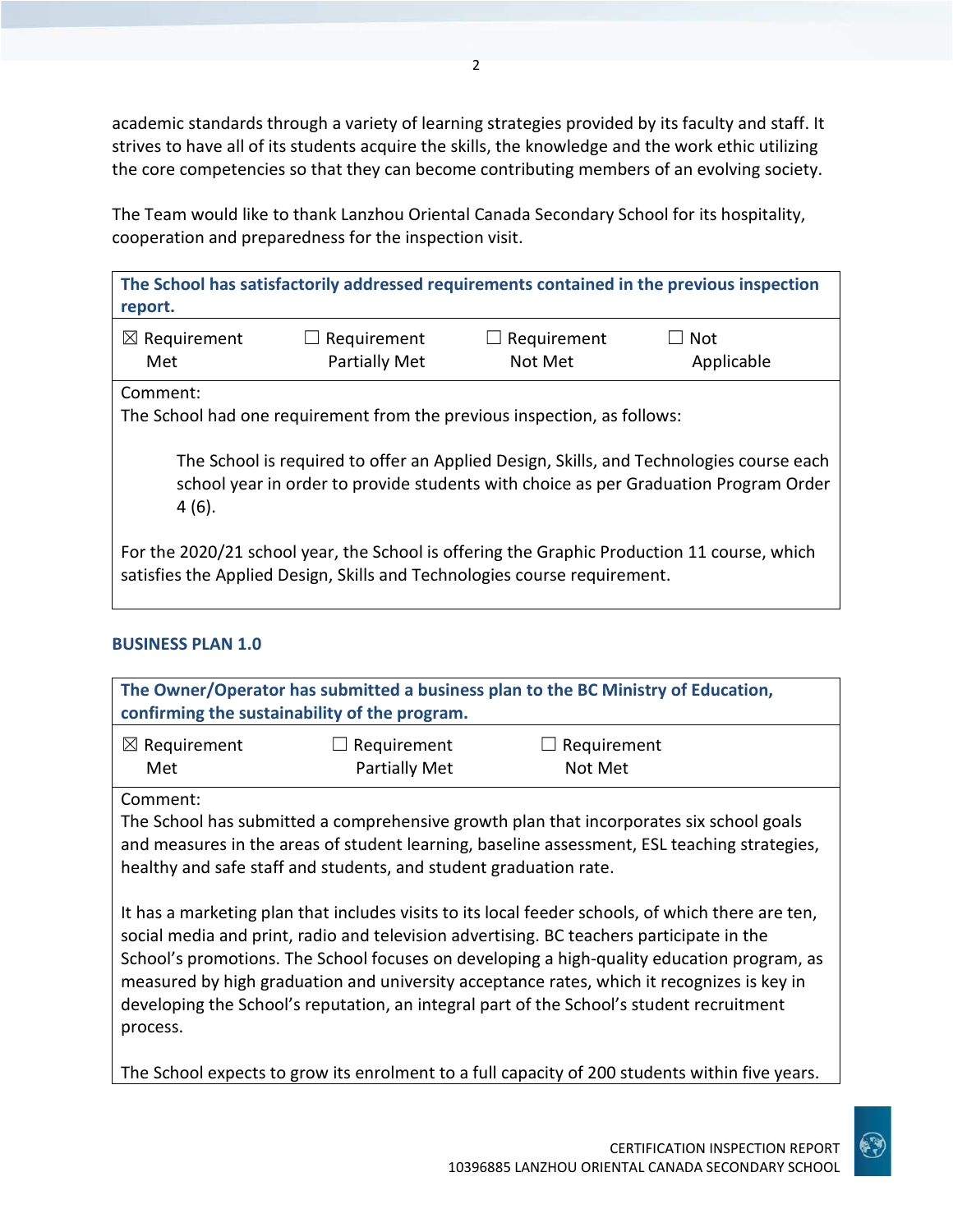Commendations:

The School is commended for developing a comprehensive school growth plan that focuses on students' educational success and personal wellbeing.

The School is commended for its high graduation rate which has exceeded the average for all BC offshore, public and independent schools over the past four years.

### **INSPECTION CATALOGUE 2.0**

**2.02 The Owner/Operator meets all requirements as set forth in the BC Global Education Program Offshore Schools Certification Agreement (the Agreement).** ☒ Requirement Met  $\Box$  Requirement Partially Met  $\Box$  Requirement Not Met Comment: The Team confirmed that the Owner/Operator meets the requirements set forth in the Agreement. The Owner/Operator is actively involved with the School. He places high value on developing relationships with BC teachers, students and families. An annual tradition at the beginning of each school year is for him to take the new BC teachers on a tour of the city and its vicinity to support their acclimatization to the community. The Owner/Operator works closely with the owner/principal of the host school, who is strongly supportive of and keenly interested in the success of the BC program and its students.

**2.03 The Owner/Operator has written approval from the appropriate government entity to operate the offshore school, as outlined in section 5.03 of the Agreement.**

| $\boxtimes$ Requirement | $\Box$ Requirement   | $\Box$ Requirement |  |
|-------------------------|----------------------|--------------------|--|
| Met                     | <b>Partially Met</b> | Not Met            |  |

### Comment:

The School is in possession of two documents that, combined, satisfy the requirements:

- 1. An approval document dated January 4, 2013 issued by the Gansu Provincial Education Department to establish the BC program. This approval is valid indefinitely.
- 2. A "Private School Running permit of People's Republic of China" issued by the Lanzhou City Bureau of Education with validity until June 16, 2022.

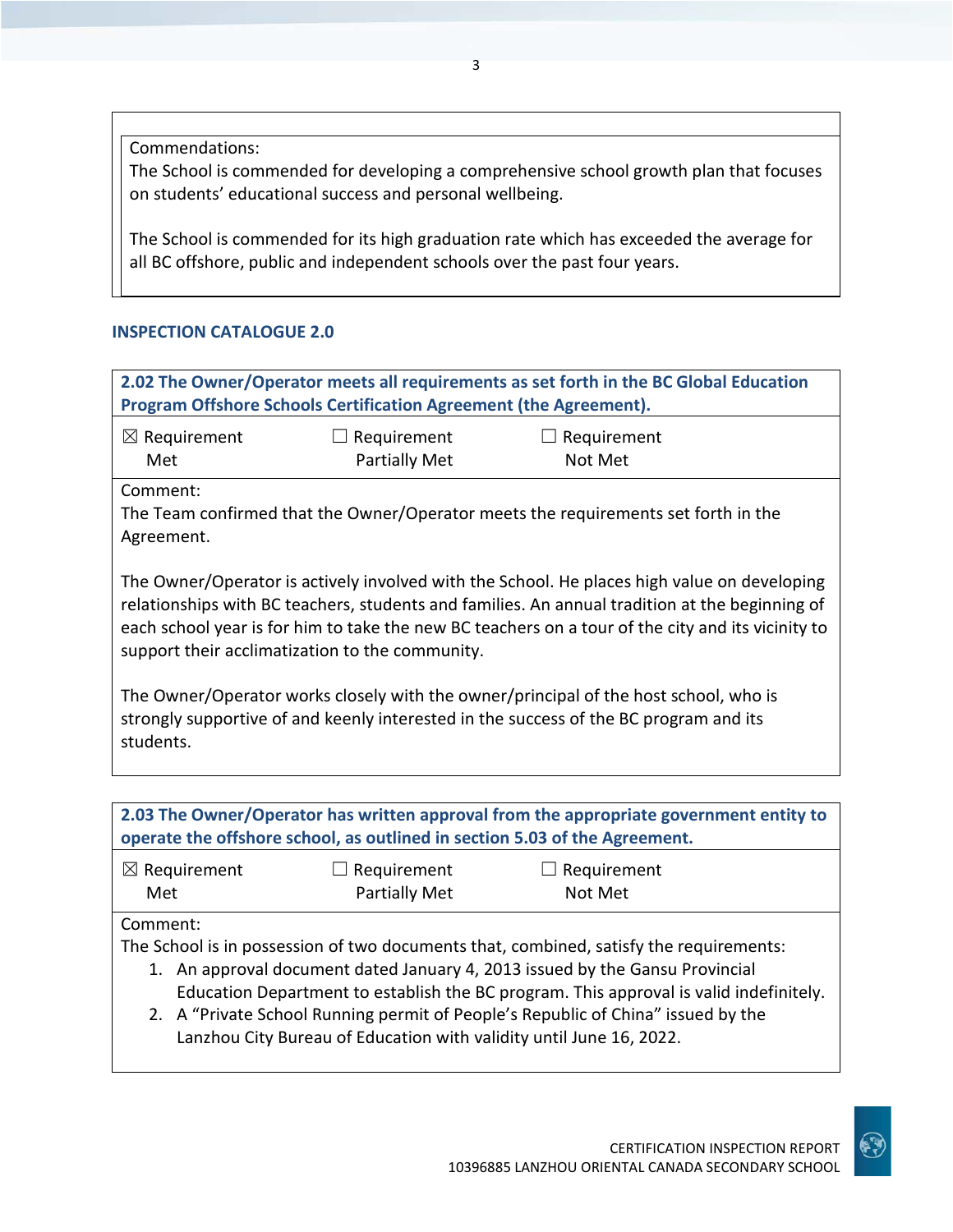|                                                                                                                                                                                                                                                                                                                                                                                                                        | facilities are deemed to be suitable to support the BC program.          | 2.04-2.05 The School meets local building, safety and cafeteria codes and regulations. The                                                                                                                                                                                                                                                                                                                                                                                              |  |
|------------------------------------------------------------------------------------------------------------------------------------------------------------------------------------------------------------------------------------------------------------------------------------------------------------------------------------------------------------------------------------------------------------------------|--------------------------------------------------------------------------|-----------------------------------------------------------------------------------------------------------------------------------------------------------------------------------------------------------------------------------------------------------------------------------------------------------------------------------------------------------------------------------------------------------------------------------------------------------------------------------------|--|
| $\boxtimes$ Requirement<br>Met                                                                                                                                                                                                                                                                                                                                                                                         | Requirement<br><b>Partially Met</b>                                      | $\Box$ Requirement<br>Not Met                                                                                                                                                                                                                                                                                                                                                                                                                                                           |  |
| Comment:                                                                                                                                                                                                                                                                                                                                                                                                               | stage, as well as a large auditorium that is used for school assemblies. | The School is mainly comprised of two floors in a building located on the host school campus.<br>It has classrooms, a spacious and well-stocked library, an art room, a music room, a spacious<br>foyer for student collaboration, two computer labs, a chemistry lab and an exercise room.<br>Teacher apartments are located in a high-rise tower adjacent to the School. The BC program<br>has access to a large sports field that includes a running track, bleachers and an outdoor |  |
|                                                                                                                                                                                                                                                                                                                                                                                                                        | appropriate safety and evacuation plans are in place.                    | The Team reviewed local building, safety and cafeteria codes and permits and confirms that                                                                                                                                                                                                                                                                                                                                                                                              |  |
|                                                                                                                                                                                                                                                                                                                                                                                                                        | 2020/21 with the first drill scheduled for December 17, 2020.            | The Team verified that the School has emergency plans in place for fire and earthquake as<br>well as unplanned school closures. Three fire drills and two earthquake drills are planned for                                                                                                                                                                                                                                                                                             |  |
|                                                                                                                                                                                                                                                                                                                                                                                                                        |                                                                          | 2.06 Offshore School Representative (OSR) - The Owner/Operator must appoint an<br>individual to act as offshore school representative. This individual must be confirmed by<br>the province and must meet all of the requirements set out in section 14 of the Agreement.                                                                                                                                                                                                               |  |
| $\boxtimes$ Requirement<br>Met                                                                                                                                                                                                                                                                                                                                                                                         | $\Box$ Requirement<br>Partially Met                                      | $\Box$ Requirement<br>Not Met                                                                                                                                                                                                                                                                                                                                                                                                                                                           |  |
| Comment:                                                                                                                                                                                                                                                                                                                                                                                                               |                                                                          | The Offshore School Representative (OSR) is an experienced administrator with several years'<br>experience as principal in both BC onshore and offshore schools as well as extensive school<br>district leadership experience. The OSR has been serving as the School's OSR since 2015.                                                                                                                                                                                                 |  |
| The Team reviewed the contract of the OSR and confirmed that all the requirements related<br>to the OSR in the Agreement are in compliance. The OSR actively engages with the program.<br>He communicates frequently with the new BC program principal and typically visits the<br>School once or twice a year although he has been unable to visit the School in 2020 due to<br>pandemic-related travel restrictions. |                                                                          |                                                                                                                                                                                                                                                                                                                                                                                                                                                                                         |  |
|                                                                                                                                                                                                                                                                                                                                                                                                                        |                                                                          | The Team appreciated the assistance of the OSR before and during the inspection.                                                                                                                                                                                                                                                                                                                                                                                                        |  |
|                                                                                                                                                                                                                                                                                                                                                                                                                        |                                                                          | The Owner/Operator has also engaged the former principal of the School as a short-term<br>consultant to provide added support to the BC program during the busy fall season and while                                                                                                                                                                                                                                                                                                   |  |

4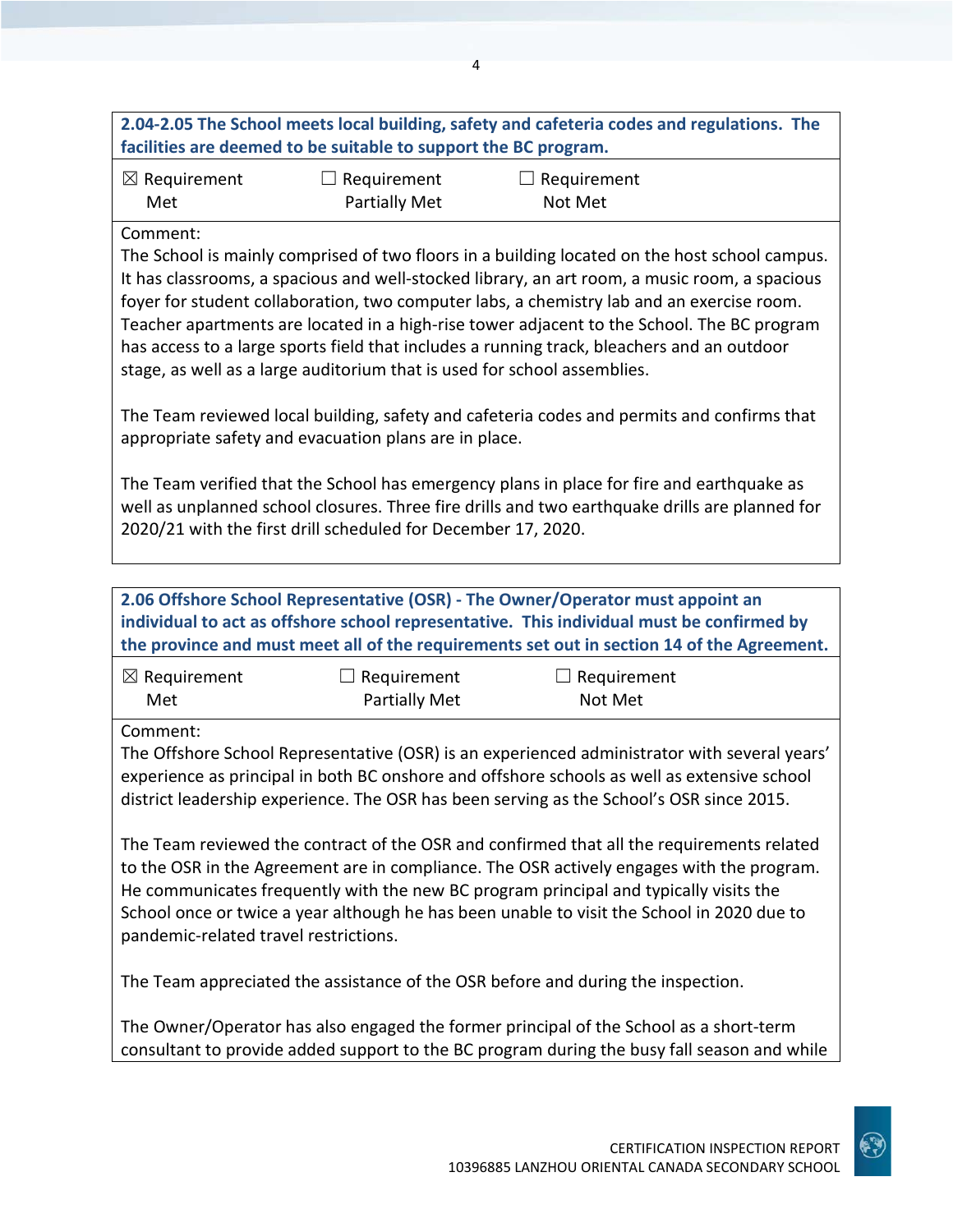teachers slowly return to the school community as travel restrictions are lifted and travel permits issued.

| catalogue for offshore schools.                                                                                                                                                                                                                                                                                                        |                                                                                                                                                                                                                                      | 2.07 The Principal meets the requirements as outlined in section 2.07 of the inspection                                                                                                                                                                                                                                                                                                                                                                                     |  |
|----------------------------------------------------------------------------------------------------------------------------------------------------------------------------------------------------------------------------------------------------------------------------------------------------------------------------------------|--------------------------------------------------------------------------------------------------------------------------------------------------------------------------------------------------------------------------------------|-----------------------------------------------------------------------------------------------------------------------------------------------------------------------------------------------------------------------------------------------------------------------------------------------------------------------------------------------------------------------------------------------------------------------------------------------------------------------------|--|
| $\boxtimes$ Requirement<br>Met                                                                                                                                                                                                                                                                                                         | $\Box$ Requirement<br><b>Partially Met</b>                                                                                                                                                                                           | $\Box$ Requirement<br>Not Met                                                                                                                                                                                                                                                                                                                                                                                                                                               |  |
| Comment:                                                                                                                                                                                                                                                                                                                               | experience teaching at schools in Canada, China, Egypt, Saudi Arabia and Greece.                                                                                                                                                     | The Principal is in her first year in this leadership position. She has prior administrative<br>experience serving as vice principal at two other BC offshore schools in China. She also has                                                                                                                                                                                                                                                                                |  |
| The Principal's goals for the school year centre on supporting students to be successful, that<br>is, by having each student graduate, and on supporting teachers to be the best professionals<br>they can be. She is planning professional development activities in support of the BC<br>curriculum, course planning and assessment. |                                                                                                                                                                                                                                      |                                                                                                                                                                                                                                                                                                                                                                                                                                                                             |  |
| with the host school's international director.                                                                                                                                                                                                                                                                                         |                                                                                                                                                                                                                                      | The Team recognized the collaborative working relationship that the principal has developed                                                                                                                                                                                                                                                                                                                                                                                 |  |
|                                                                                                                                                                                                                                                                                                                                        | of the inspection catalogue for offshore schools.                                                                                                                                                                                    | 2.08 The School meets the administrative support requirements as outlined in section 2.08                                                                                                                                                                                                                                                                                                                                                                                   |  |
| $\boxtimes$ Requirement<br>Met                                                                                                                                                                                                                                                                                                         | Requirement<br>$\Box$<br>Partially Met                                                                                                                                                                                               | $\Box$ Requirement<br>Not Met                                                                                                                                                                                                                                                                                                                                                                                                                                               |  |
| Comment:                                                                                                                                                                                                                                                                                                                               | secondary advising, library services and School website. The administrative staff are<br>The Team appreciated their assistance during the inspection.<br>store and transmit school and student data to the BC Ministry of Education. | The School has an extensive administrative support team that supports the BC program in<br>the areas of school operations, student support, technology, teacher and student visas, post-<br>conscientious, responsive to the needs of the program and work well with the BC teachers.<br>The School meets the bandwidth standard recommended by the BC Ministry of Education.<br>TESS is the approved administrative software and school information system that is used to |  |

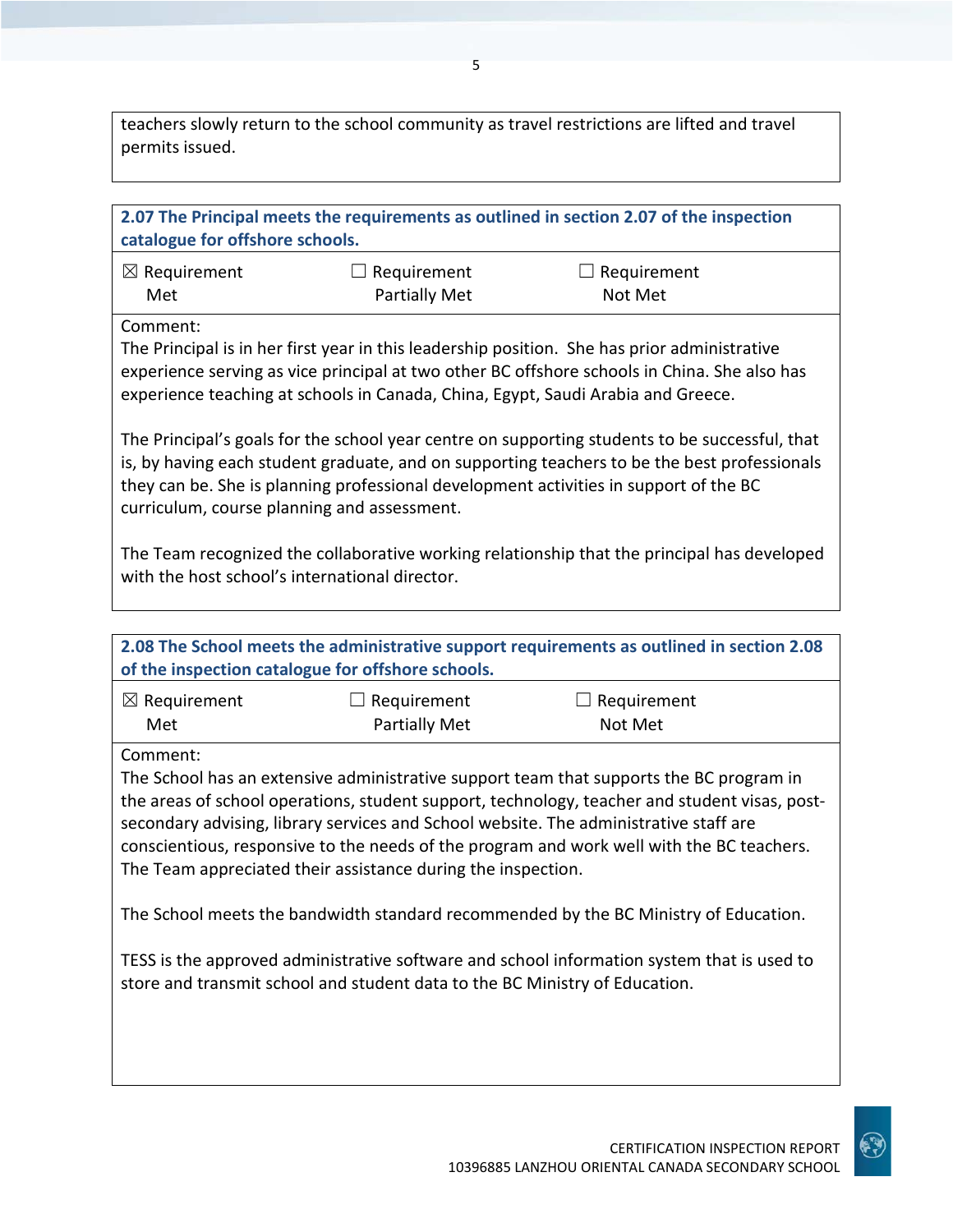Commendations:

The School is commended for the strong support of the host school, its leadership and staff associated with the BC program for their commitment to the students and their colleagues during the COVID-19 pandemic.

The host school is commended for its commitment to the BC program as demonstrated by the provision of extensive human and learning resources.

**2.09 The School meets the Student Record requirements as outlined in section 2.09 of the Inspection Catalogue for offshore schools.**

| $\boxtimes$ Requirement | $\Box$ Requirement   | $\Box$ Requirement |  |
|-------------------------|----------------------|--------------------|--|
| Met                     | <b>Partially Met</b> | Not Met            |  |

Comment:

The Team reviewed a sampling of student files and verified the presence of the BC program registration form, English language entrance assessment results, Permanent Student Record, the Ministry's personal information consent form for students and parents updated for 2020/21, and previous year report cards.

## **2.10-2.18 The School meets the teacher certification requirements as outlined in sections 2.10-2.18 of the inspection catalogue for offshore schools.**

| $\Box$ Requirement | $\boxtimes$ Requirement | $\Box$ Requirement |
|--------------------|-------------------------|--------------------|
| Met                | <b>Partially Met</b>    | Not Met            |

Comment:

The Team reviewed a sampling of teacher files and confirmed the presence of necessary elements in most cases including verification of British Columbia teacher certification, employment contract, teacher evaluations, contact information, work permit and residence permit. The files also contained the Ministry's personal information consent form for teachers however, the forms were not yet updated for the 2020/21 school year.

The Team identified one teacher whose certificate of qualification was not current and valid. The School is currently supporting the teacher with their application for re-certification.

For all locally certified teachers delivering exempted courses, the Team verified local teacher certifications and criminal record checks.

For all teachers' assistants, the Team verified that criminal record checks were in place.

The Team acknowledged the hard work and commitment of locally certified teachers and teachers' assistants to the School and its students during the COVID-19 pandemic.

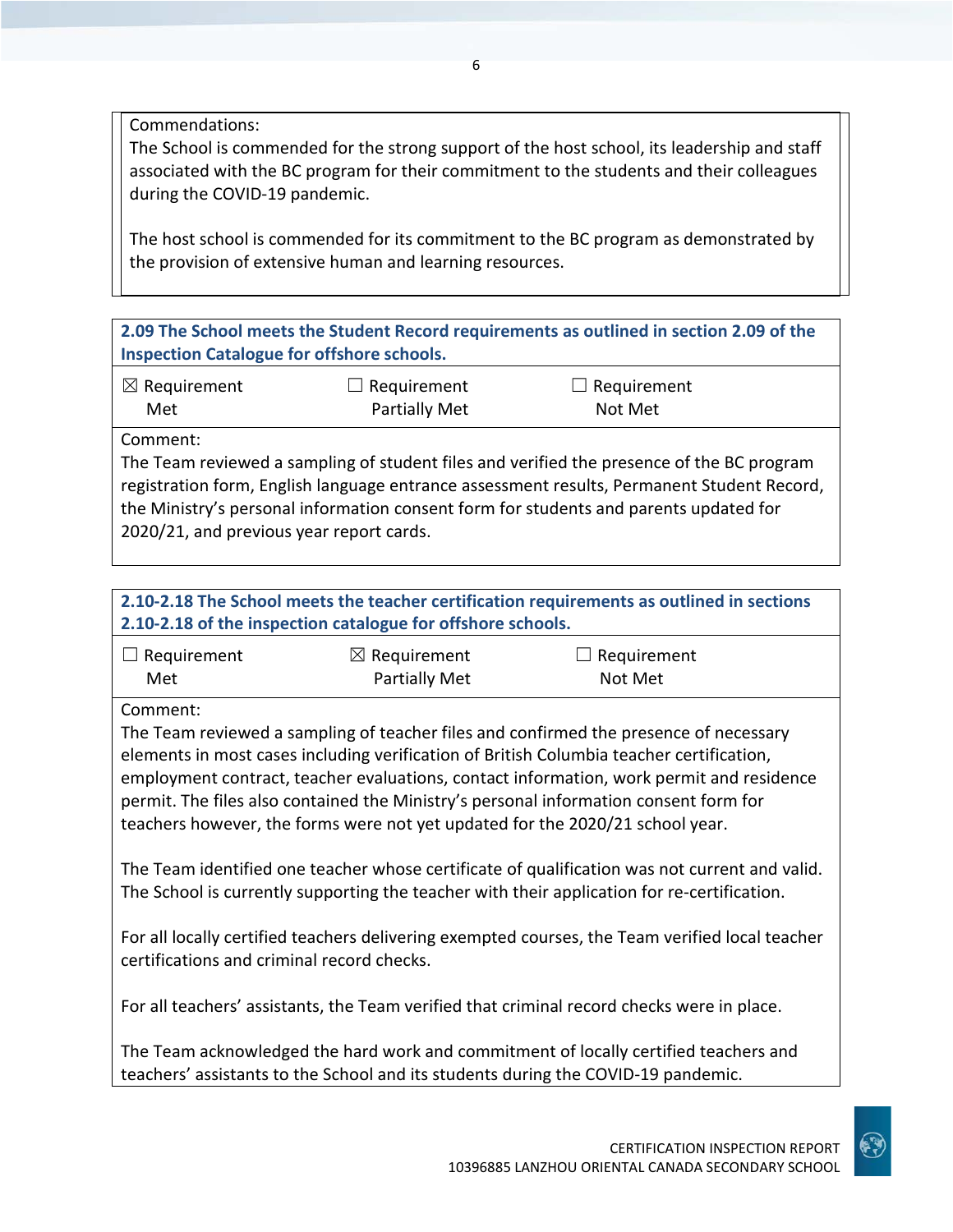Requirements:

The School is required to update the BC Ministry of Education's personal information consent form for teachers for the 2020/21 school year.

The School is required to ensure that only teachers who hold current and valid authorization from the Teacher Certification Branch or an exemption from the Independent Schools and International Education Branch teach the BC educational program.

## **2.19 The School meets the requirements for curriculum implementation outlined in section 2.19 of the inspection catalogue for offshore schools.**

| $\boxtimes$ Requirement | $\Box$ Requirement | $\Box$ Requirement |
|-------------------------|--------------------|--------------------|
| Met                     | Partially Met      | Not Met            |

Comment:

The Team reviewed curriculum planning documents and interviewed teachers, which provided evidence that the School is implementing the new curriculum for grades 10 to 12 courses. The School has a professional development (Pro-D) focus on the Core Competencies. Evidence of this focus was found in units and projects that address Personal and Social Awareness and Responsibility. The School is continuing to work on the integration of other Core Competencies and Indigenous Perspectives and Knowledge into course activities.

Professional development activities and resources to support the ongoing work in Core Competencies have been provided at school Pro-D days and through online videos. Teachers use their own professional resources as well as seeking out teacher-created resources from a variety of jurisdictions.

| 2.20 The School meets the requirements for English language assessment and acquisition<br>as outlined in section 2.20 of the inspection catalogue for offshore schools. |                                     |                                                                                          |  |  |
|-------------------------------------------------------------------------------------------------------------------------------------------------------------------------|-------------------------------------|------------------------------------------------------------------------------------------|--|--|
| $\boxtimes$ Requirement<br>Met                                                                                                                                          | $\Box$ Requirement<br>Partially Met | $\Box$ Requirement<br>Not Met                                                            |  |  |
| Comment:<br>and acquisition.                                                                                                                                            |                                     | The Team confirms that the School meets the requirements for English Language assessment |  |  |
| The Principal administers an English language assessment to all students who apply to enter<br>BC program and makes the final decision on admission.                    |                                     |                                                                                          |  |  |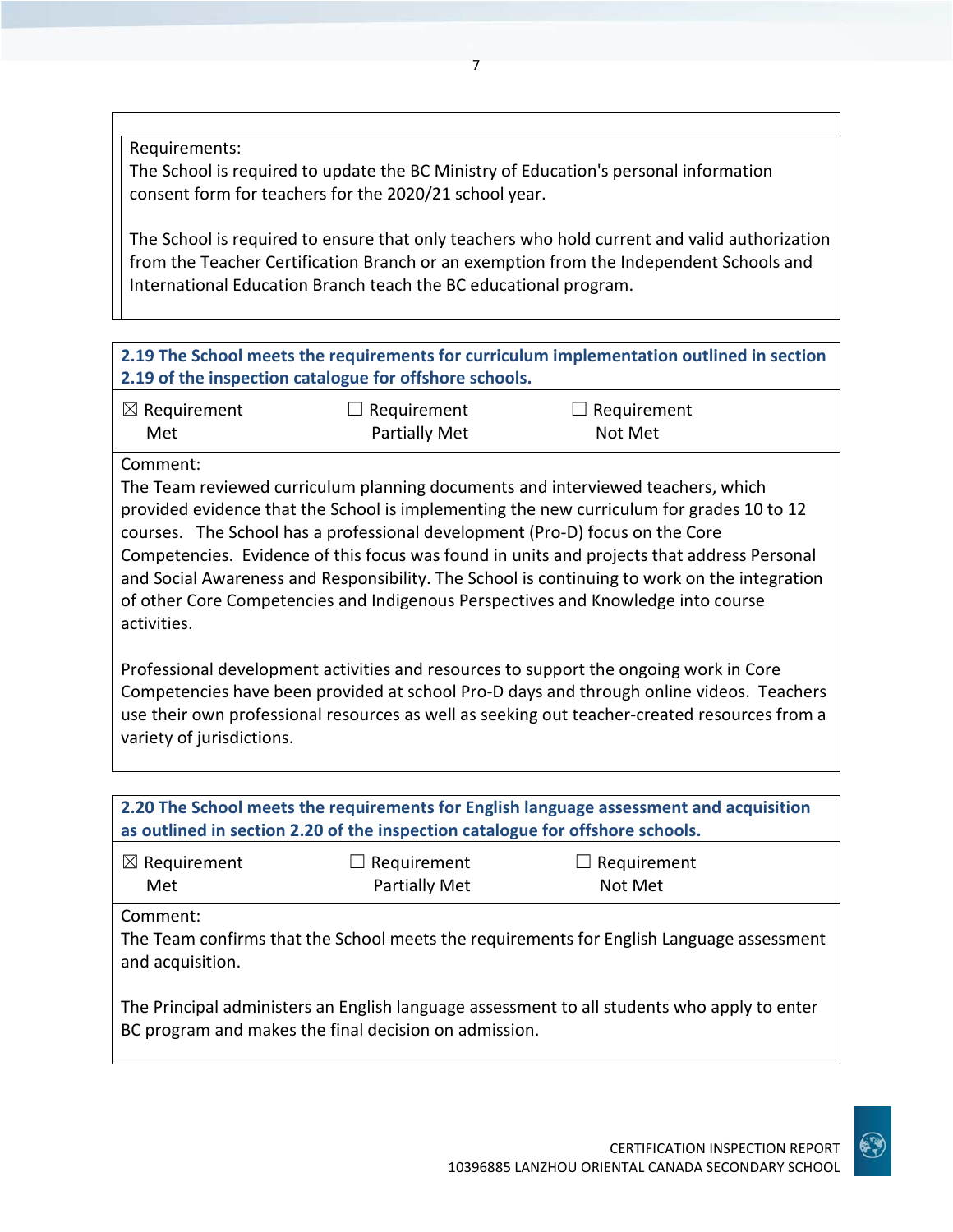Grade 11 and 12 students take twice the normal number of English Language Arts courses and grade 10 students have twice the normal time allotment for their English Language Arts courses.

The School administers a school-based baseline assessment of ELL twice a year which is used to develop and inform strategies. These strategies include a Language Lab block that has been added to provide extra work and support in ELL through the use of ReadTheory. Students also get extra support in ELL through ESL classes supervised by Chinese homeroom teachers.

#### Commendation:

The School is commended for the school-based language assessment which is used to develop and inform strategies in ELL that include a Language Lab and additional after-school support.

**2.21(a-e) The School meets the course credit requirements (equivalency, challenge, exemptions and BAA courses) as outlined in section 2.21 (a-e) of the inspection catalogue for offshore schools.**

| $\boxtimes$ Requirement | $\Box$ Requirement | $\Box$ Requirement |
|-------------------------|--------------------|--------------------|
| Met                     | Partially Met      | Not Met            |

Comment:

The School offers the following exempted courses not requiring BC-certified teachers: Mandarin 10, 11, 12; PHE 10, 11, 12; Music 10,11, 12; Visual Art 10, 11, 12.

Currently, the School does not offer the opportunity for students to challenge courses. Equivalency is offered for DL courses.

**2.21(f-g) The School meets the course overview/course planning requirements as outlined in Schedule B Part I, 2. (e) of the Agreement; namely, that all BC program courses offered in the School meet or exceed the ministry learning outcomes/learning standards identified in the educational program guides for each course.**

| $\boxtimes$ Requirement | $\Box$ Requirement   | $\Box$ Requirement |
|-------------------------|----------------------|--------------------|
| Met                     | <b>Partially Met</b> | Not Met            |

Comment:

The Team confirms that the School meets the requirements for overview/course planning. Teachers use the new curriculum in their course planning and daily teaching. Yearly overviews and/or unit plans for all courses include the Learning Standards. Some courses do not have all three elements (Big Ideas, Curricular Competencies, Content) in all planning

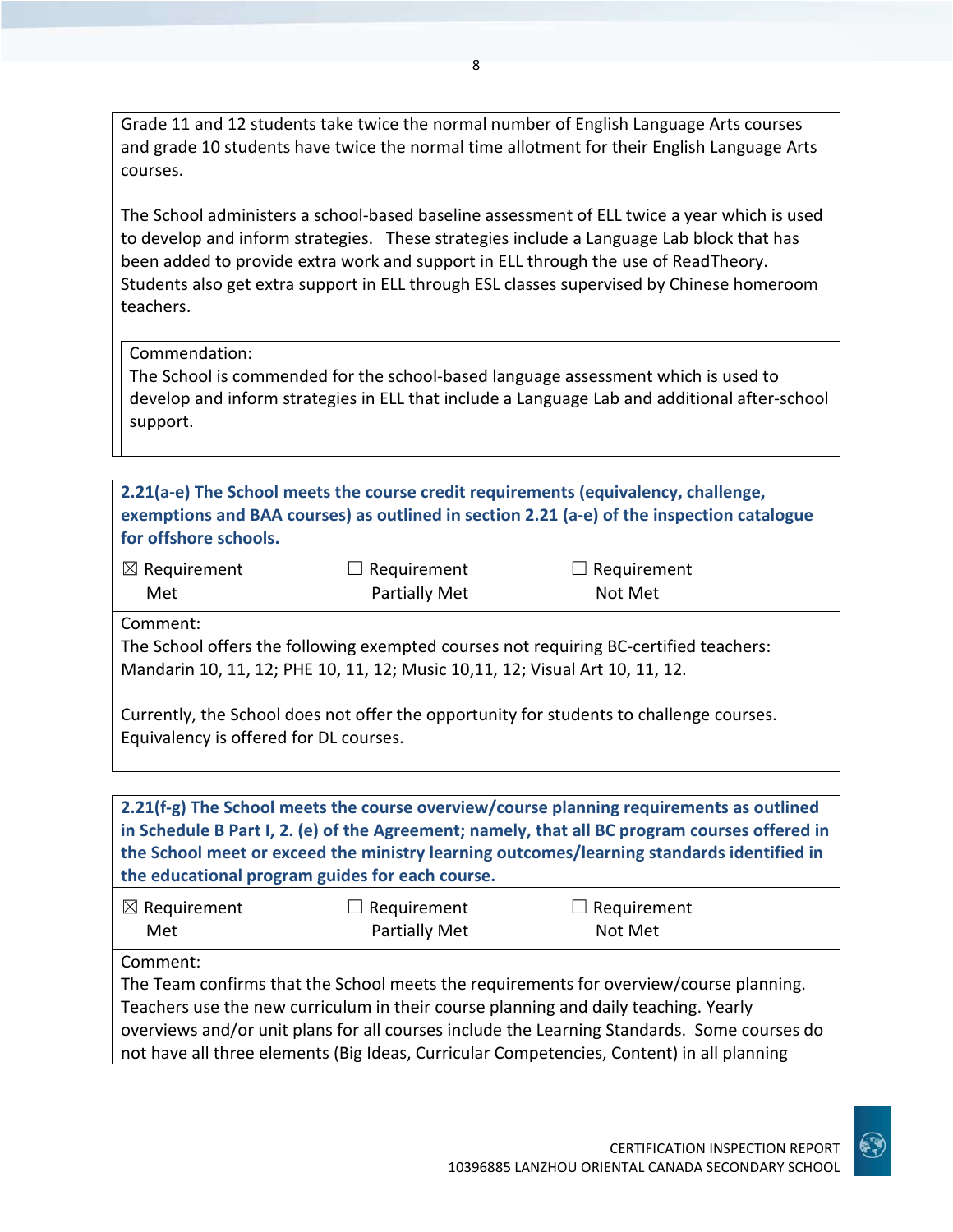documents. In some cases, the Content is not directly from the Learning Standards and is mixed with course topics.

There are a variety of learning experiences and assessment strategies that demonstrate the pedagogical approaches of the BC curriculum in action.

**2.22 The School meets the instructional time allotment requirements as outlined in section 4.5 of the inspection catalogue for offshore schools, including the requirements set out in sections 1.1 to 6, with the exception of s. 4(5)(b), 4 (6), 5 (8)(a) and (d) and s. 5.3 of Ministerial Order 41/91, the Educational Standards Order, enacted under the Independent School Act.**

| $\boxtimes$ Requirement | $\Box$ Requirement   | $\Box$ Requirement |
|-------------------------|----------------------|--------------------|
| Met                     | <b>Partially Met</b> | Not Met            |

Comment:

The Team confirms that the School meets the requirement for instructional time allotments for the BC program.

| 2.23 The School meets the assessment methods requirements as outlined in section 2.23 of |
|------------------------------------------------------------------------------------------|
| the inspection catalogue for offshore schools.                                           |

| $\boxtimes$ Requirement | $\Box$ Requirement   | $\Box$ Requirement |
|-------------------------|----------------------|--------------------|
| Met                     | <b>Partially Met</b> | Not Met            |

Comment:

The Team confirms that the School meets the requirement for assessment methods.

The School uses a standardized writing and reading assessment to set targets for ELL. There are a variety of summative assessment methods including student projects and presentations to demonstrate learning. There are regular assemblies that feature student presentations of learning – in dance (PHE), music, and other subjects.

The School has a "no-zero" policy and teachers are to encourage students to re-write assessments and assess students for what they know, not for behaviour. Criterionreferenced assessment is used in all courses. These are sometimes in the form of rubrics and 10-point and 100-point marking systems.

BC provincial assessments are invigilated and kept secure according to Ministry of Education requirements.

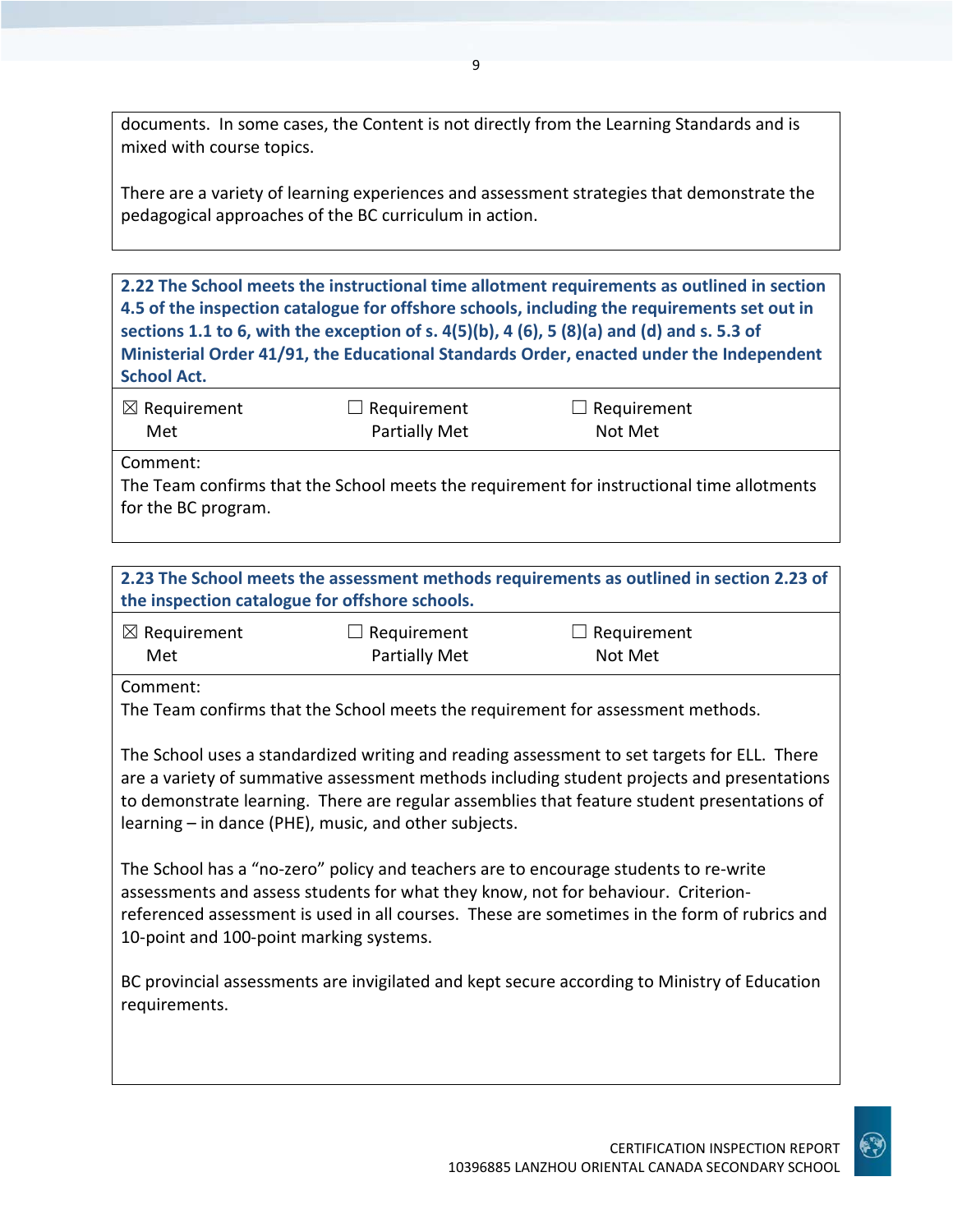Commendation:

The School is commended for the regular student assemblies which feature presentations of learning.

| 2.24 The School meets the learning resources requirements as outlined in section 2.24 of<br>the inspection catalogue for offshore schools.                                                                                                                                                                                                                                                                                                         |                                                                              |                                                                                        |  |
|----------------------------------------------------------------------------------------------------------------------------------------------------------------------------------------------------------------------------------------------------------------------------------------------------------------------------------------------------------------------------------------------------------------------------------------------------|------------------------------------------------------------------------------|----------------------------------------------------------------------------------------|--|
| $\boxtimes$ Requirement<br>Met                                                                                                                                                                                                                                                                                                                                                                                                                     | $\Box$ Requirement<br><b>Partially Met</b>                                   | Requirement<br>Not Met                                                                 |  |
| Comment:<br>The Team confirms that the School meets the expectations for learning resources. The School<br>has an award-winning library with a collection of leveled English books and a large open<br>space suitable for a full class to do library research. The collection is managed through Follet<br>software. Students and classes have not accessed the library regularly due in part to the<br>online approach necessary due to COVID-19. |                                                                              |                                                                                        |  |
|                                                                                                                                                                                                                                                                                                                                                                                                                                                    | has a laptop and/or tablet. Wi-Fi is available in the school.                | The School has two computer labs and has Smartboards in every classroom. Every student |  |
| The School has adequate resources to support learning. The Principal signs off on the<br>acquisition of all learning resource requests.                                                                                                                                                                                                                                                                                                            |                                                                              |                                                                                        |  |
| Commendation:                                                                                                                                                                                                                                                                                                                                                                                                                                      | The School is commended for the quality of the library space and collection. |                                                                                        |  |

| 2.25 The School meets the student progress report requirements as outlined in section 2.25<br>of the inspection catalogue for offshore schools.                                                                                                                            |                                     |                                                                                        |  |
|----------------------------------------------------------------------------------------------------------------------------------------------------------------------------------------------------------------------------------------------------------------------------|-------------------------------------|----------------------------------------------------------------------------------------|--|
| $\boxtimes$ Requirement<br>Met                                                                                                                                                                                                                                             | $\Box$ Requirement<br>Partially Met | Requirement<br>Not Met                                                                 |  |
| Comment:                                                                                                                                                                                                                                                                   |                                     | The Team confirms that the School meets the requirements for student progress reports. |  |
| The School has three report cards per year and two interim reports. Parents are also<br>contacted individually as needed – the communication being through Chinese homeroom<br>teachers. There are parent-teacher interviews done as student-led conferences twice a year. |                                     |                                                                                        |  |
| Communication books for grades 10 and 11 go back and forth between Chinese homeroom<br>teachers and parents twice a month.                                                                                                                                                 |                                     |                                                                                        |  |

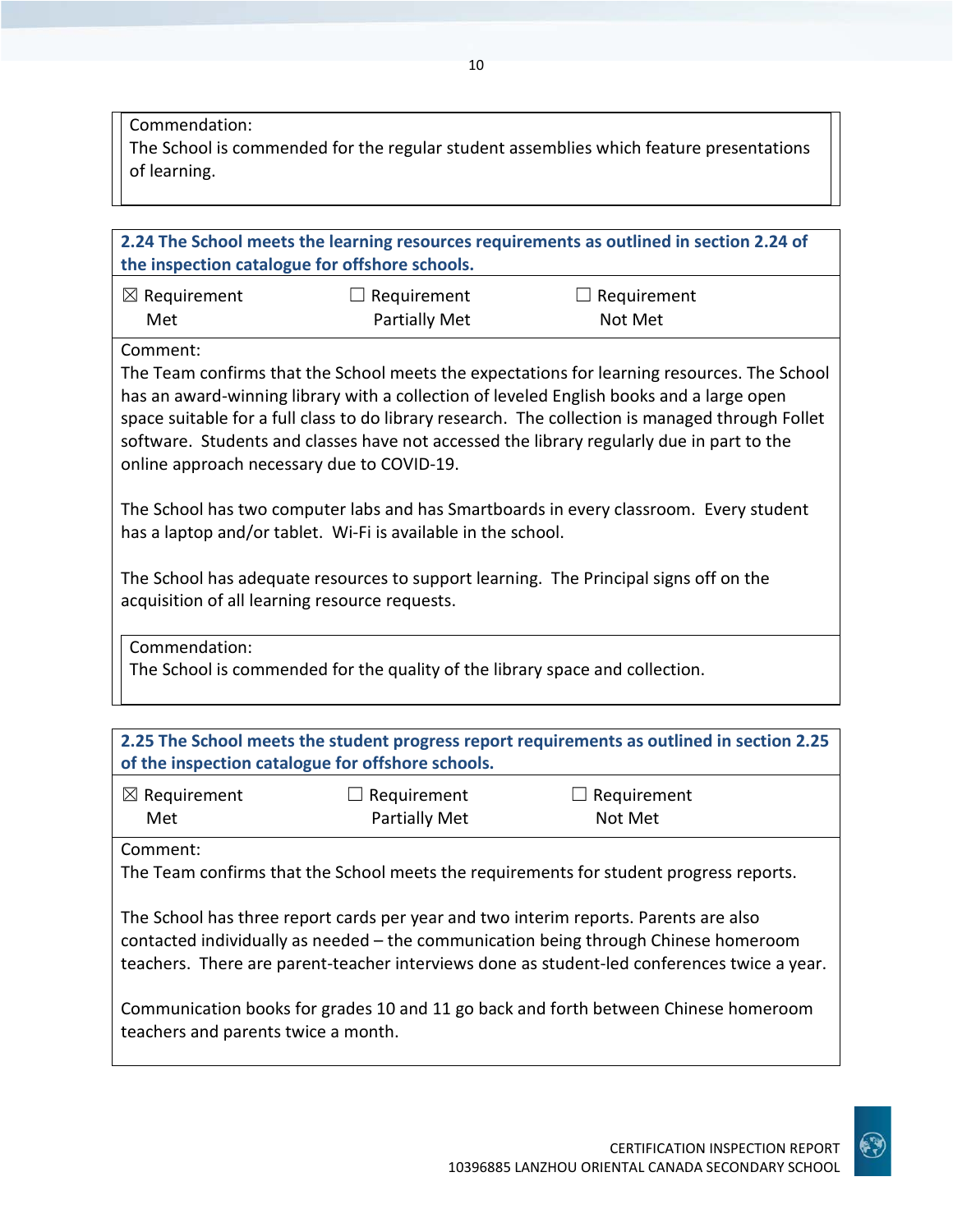## **2.26 The School meets the parent/student handbook requirements as outlined in section 2.26 of the inspection catalogue for offshore schools.**

| $\boxtimes$ Requirement | $\Box$ Requirement   | $\Box$ Requirement |
|-------------------------|----------------------|--------------------|
| Met                     | <b>Partially Met</b> | Not Met            |

#### Comment:

The Team verified that the parent/student handbook that has been updated for the 2020/21 school year and meets the requirements as outlined in section 2.26 of the inspection catalogue. It is a comprehensive, bilingual document with two versions, one for parents and one for students, that contains sections related to school administration, student conduct and supervision, admissions, assessment, appeals and dispute resolution.

| 2.27 The School meets the teacher handbook requirements as outlined in section 2.27 of<br>the inspection catalogue for offshore schools.                                                                                                                                                                                                                                                                                                                                                                         |                                     |                        |  |
|------------------------------------------------------------------------------------------------------------------------------------------------------------------------------------------------------------------------------------------------------------------------------------------------------------------------------------------------------------------------------------------------------------------------------------------------------------------------------------------------------------------|-------------------------------------|------------------------|--|
| $\boxtimes$ Requirement<br>Met                                                                                                                                                                                                                                                                                                                                                                                                                                                                                   | Requirement<br><b>Partially Met</b> | Requirement<br>Not Met |  |
| Comment:<br>The Team verified that the teacher handbook has been updated for the 2020/21 school year,<br>although the Team encourages the School to conduct a thorough review ahead of the next<br>school year. The teacher handbook is comprehensive and includes content in support of<br>teachers' professional and personal needs. It includes policies and procedures for teacher<br>evaluation and administration evaluation. The handbook satisfies Ministry requirements for<br>the 2020/21 school year. |                                     |                        |  |

| 2.28 The School meets the distributed learning requirements as outlined in section 18 of<br>the Agreement and section 2.28 of the inspection catalogue for offshore schools.                                                          |                                     |                               |                          |
|---------------------------------------------------------------------------------------------------------------------------------------------------------------------------------------------------------------------------------------|-------------------------------------|-------------------------------|--------------------------|
| $\boxtimes$ Requirement<br>Met                                                                                                                                                                                                        | $\Box$ Requirement<br>Partially Met | $\Box$ Requirement<br>Not Met | $\Box$ Not<br>Applicable |
| Comment:<br>The School offers Chemistry 12 and Anatomy and Physiology 12 through Global Education<br>(SD73 Business Company). The course is supervised by a BC-certified teacher at the School<br>and is offered through Equivalency. |                                     |                               |                          |

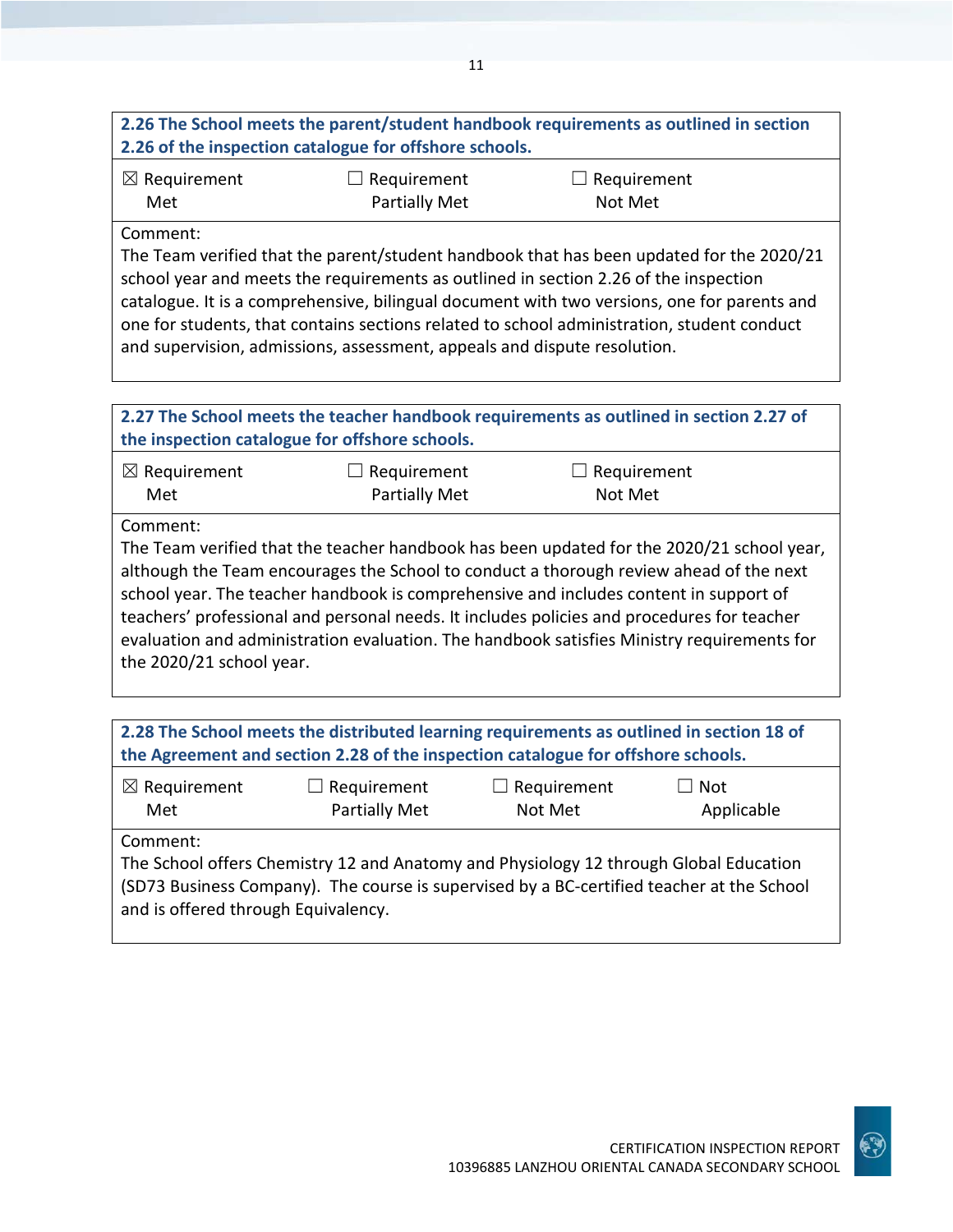## **CONCLUSION**

## **Commendations**

**The Inspection Team wishes to recognize the Owner/Operator, Principal, staff and Offshore School Representative of Lanzhou Oriental Canada Secondary School for:** 

- developing a comprehensive school growth plan that focuses on students' educational success and personal wellbeing. (1.0)
- its high graduation rate which has exceeded the average for all BC offshore, public and independent schools over the past four years. (1.0)
- the strong support of the host school, its leadership and staff associated with the BC program for their commitment to the students and their colleagues during the COVID-19 pandemic. (2.08)
- the commitment of the host school to the BC program as demonstrated by the provision of extensive human and learning resources. (2.08)
- the school-based language assessment which is used to develop and inform strategies in ELL that include a Language Lab and additional after-school support. (2.20)
- the regular student assemblies which feature presentations of learning. (2.23)
- the quality of the library space and collection. (2.24)

## **Requirements**

**In order to meet the requirements of the** *BC Global Education Program – Offshore Schools Certification Agreement,* **the Team requires that by February 5, 2021, the Owner/Operator provide the Executive Director of Independent Schools and International Education, responsible for the BC Global Education Program - Offshore Schools, with a plan and timeline for proposed implementation of the following items:**

- The School is required to update the BC Ministry of Education's personal information consent forms for teachers for the 2020/21 school year. (2.11)
- The School is required to ensure that only teachers who hold current and valid authorization from the Teacher Certification Branch or an exemption from the Independent Schools and International Education Branch teach the BC educational program. (2.11)

#### **NOTE FROM MINISTRY:**

**The two requirements listed above have been addressed to the Ministry's satisfaction. This School remains in good standing for the 2020/21 school year.**